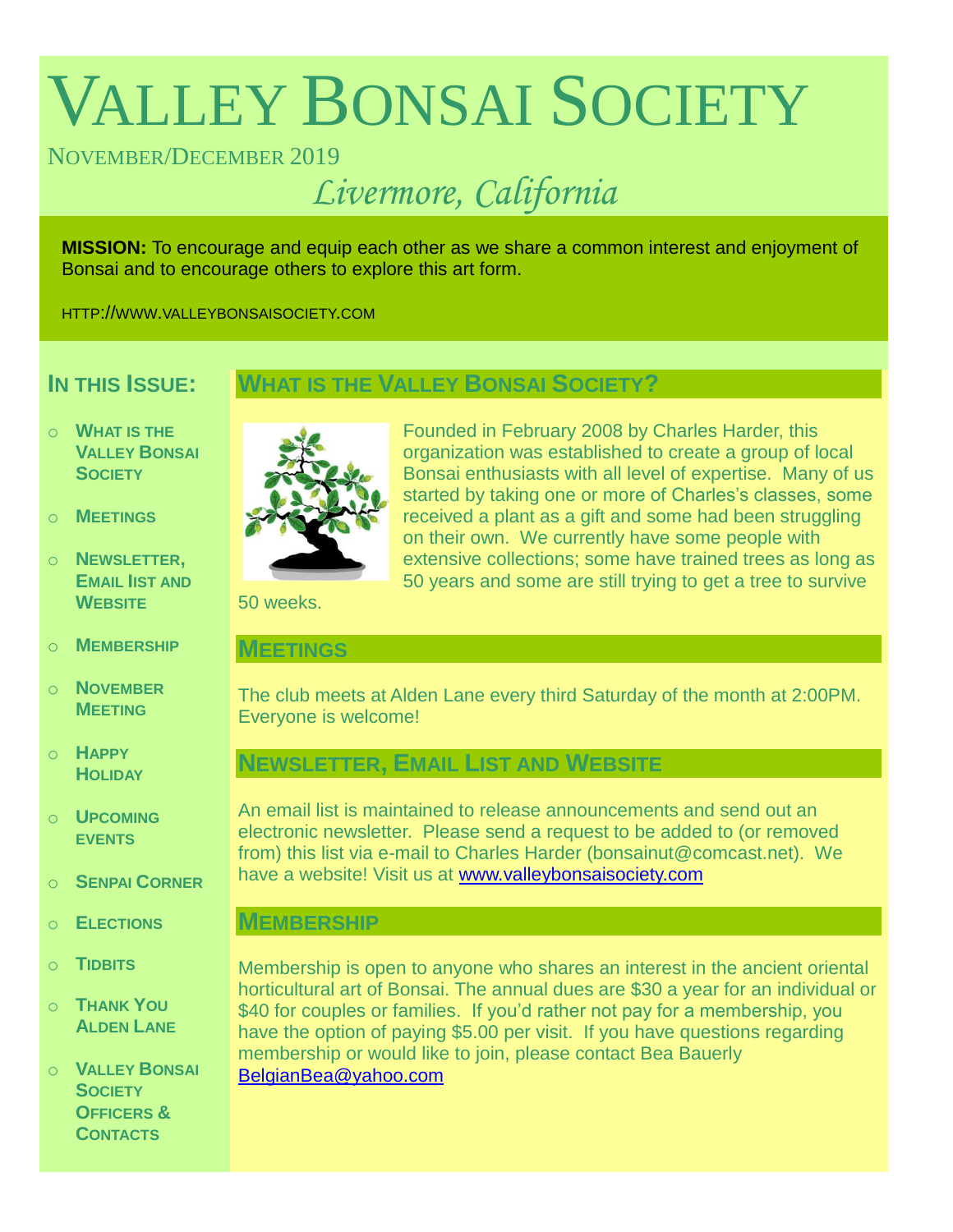# **NOVEMBER MEETING**

At our November meeting, we talked about how to choose the right pot. Though a tree might fit in a certain pot; it may not be the correct one based on the style of tree you are putting into it. We had fun moving a small tree from pot to pot with different shapes, types and colors to illustrate some of the differences. In some cases, the difference was very subtle, but in the end, we all determined that only one pot fit the tree to best compliment it.



#### **DECEMBER MEETING**

Happy Holidays! We did not have a meeting this month due to the Holidays and family commitment. Normally we would have gotten together for a lunch instead of our usual meeting. However, since the restaurant we had selected was opening their door just for our club, we decided to cancel due to lack of interest. I wish you all a very merry holiday and a safe and prosperous new year.

## **UPCOMING EVENTS**

#### **January 18 - 19, 2020 Oakland, California**

Bay Area Bonsai Associates: 39th Annual Bonsai Exhibition at the Lakeside Park Garden Center, 666 Bellevue Avenue. Show hours are Saturday 5 – 9 PM and Sunday 10 AM – 4 PM. Light dinner at 5:30 PM Saturday followed by a bonsai demonstration by Peter Tea from 6:30 PM to 9:00 PM. Benefit drawing of demo tree. Winning ticket must be present. Sale of plants, bonsai, and other bonsai related items both days. Admission is free. Parking fee to the Lakeside Park entrance is required during the park hours. For more information, please contact Janice Dilbeck at [janicedilbeck@comcast.net.](mailto:janicedilbeck@comcast.net)

#### **February 15 and 16, 2020 Oakland, California**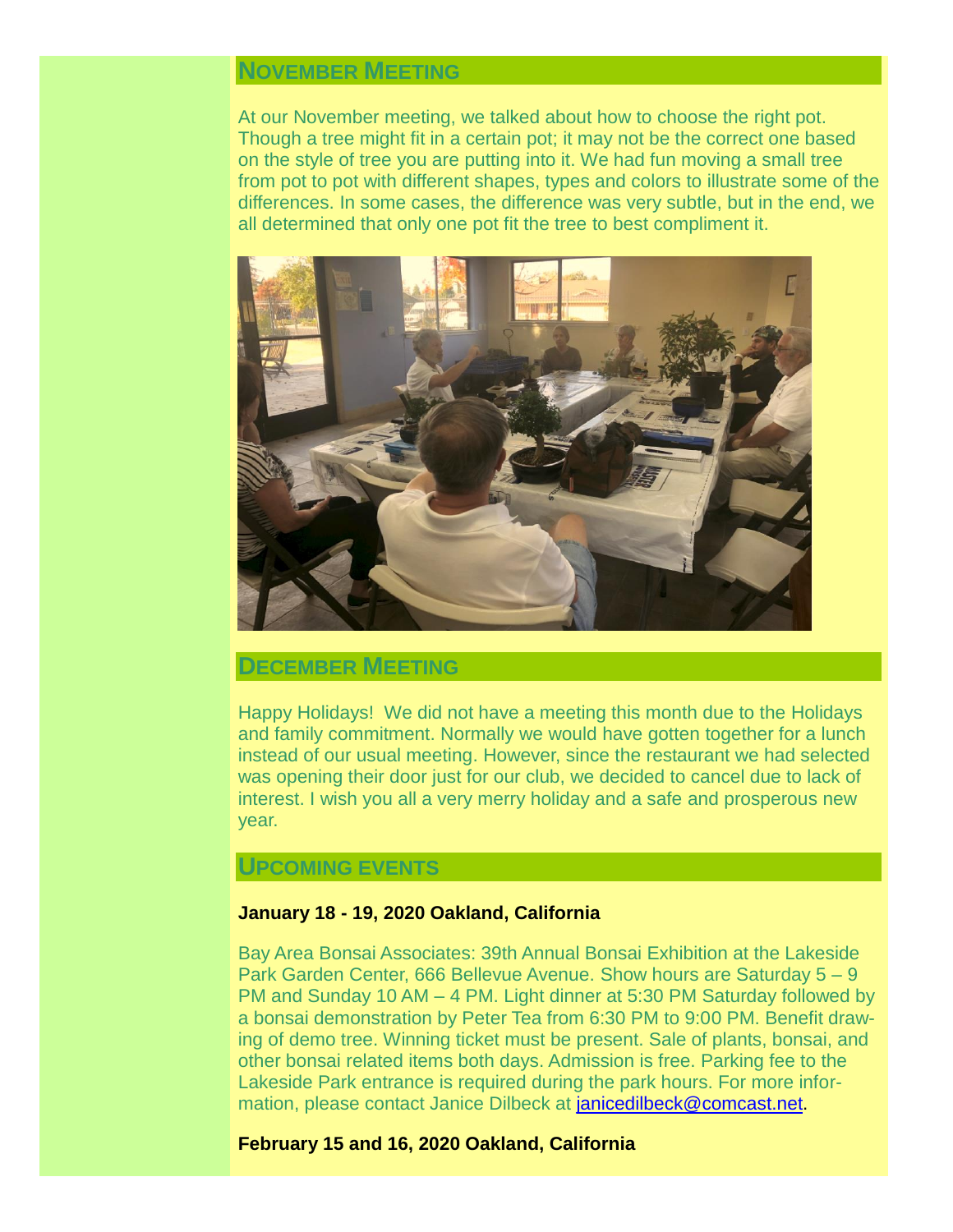Annual Bonsai Garden at Lake Merritt Mammoth Auction & Sale will be held on Saturday, February 15 and Sunday, February 16, 2020 at 666 Bellevue Ave., Lakeside Park Garden Center in Oakland. You are invited to the biggest auction and sale of bonsai, pre-bonsai, pots, books, stands, art, and jewelry. It is a giant fundraiser with all proceeds going to support the Bonsai Garden at Lake Merritt. Saturday auction preview starts at Noon with auction starting at 1:00 p.m. Sunday sale 9:00 a.m. to 4:00 p.m., vendors, plant sale, and much more. Purchase your bonsai needs. For further information, contact George Haas, at [gwhaas@comcast.net](mailto:gwhaas@comcast.net) or visit web site [bonsailakemer](https://www.bonsailakemerritt.com/)[ritt.com.](https://www.bonsailakemerritt.com/)

#### **SENPAI CORNER**

Winter is coming on slow this year! We are finally getting some muchneeded rain, and as I keep saying, even though it is raining, that does not mean you do not have to water. Check the moisture in your pots to make sure they are getting the water they need. But also, check to ensure that there is no standing water from leaves or other reasons. You can always put a stone or some other object under one side to allow water to drain off. The frost is also coming soon. I know my thermometer is getting close to freezing temperature in the mornings (Brrr), so cover your citrus and other tropical or deciduous plants, or bring them close to your house to gain from some beneficial radiant heat. And as counterintuitive as it may seem, make sure to water your trees if you are expecting a hard frost, the extra water will actually help your trees (provided of course you do not have standing water… but then we're back to my earlier comment). Happy holidays and we will see you next year in January.

#### **ELECTIONS**

.

Positions on the Board are still available. Please contact Bea if you are interested.

#### **TIDBITS**

Just a reminder that the yearly membership dues will be due in January.

Also, we are now on Facebook and Instagram. Thanks Gerardo for setting this up.

**THANK YOU ALDEN LANE**